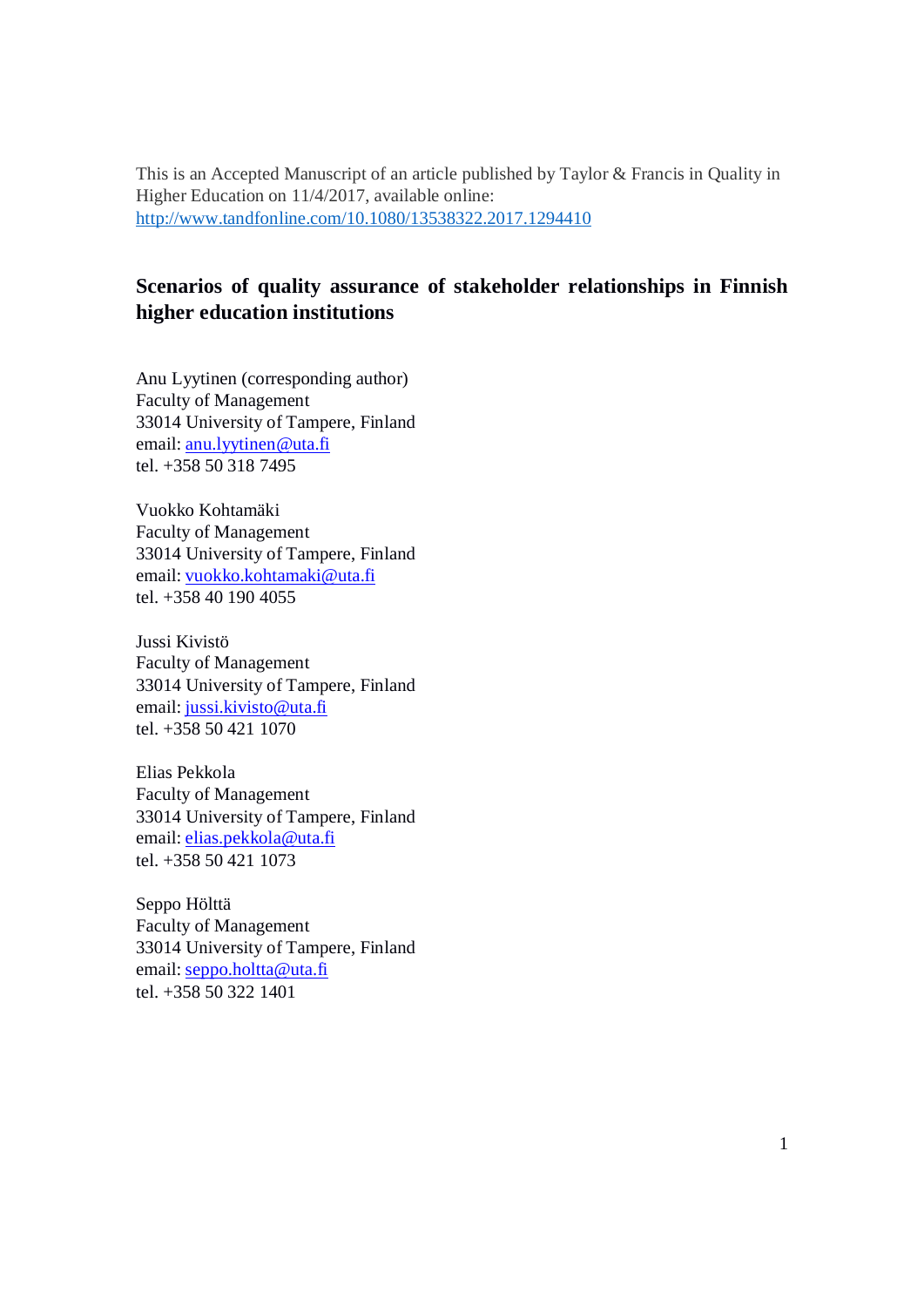## **Abstract**

Although the role and significance of the external stakeholders of higher education institutions has grown in recent years, quality assurance of stakeholder relationships remains a new phenomenon in the management practices of higher education institutions and in higher education research. Based on interviews and expert panel data, this article analyses the internal and external stakeholders' perceptions of scenarios of the quality assurance of stakeholder relationships in Finnish higher education institutions. It especially focuses on exploring how institutions can balance internal and external stakeholders' perspectives with regard to quality assurance. The results show that an essential challenge for Finnish higher education institutions is to develop flexible quality assurance practices capable of balancing the academic goals of the institutions and the needs of the external stakeholders. This also requires seeking balance between the centralised coordination and the differentiated practices of disciplines and academic units inside institutions.

**Keywords:** higher education, stakeholders, stakeholder relationships, quality assurance

### **Introduction**

The role of external stakeholders and stakeholder relationships in higher education institutions have recently been brought to the fore in several ways. First, the policies of the European Union and national governments have targeted improvements in the efficiency and responsiveness of higher education institutions by stimulating and encouraging them to establish closer ties to society and industry (Maassen, 2000; van Vught, 2008). The direct regulative role of the state has diminished and higher education institutions have become more autonomous in developing their specific profiles, cooperation strategies and stakeholder relationships in many European countries (Jongbloed *et al*., 2008; van Vught, 2008). Second, the significance of market-driven external funding has increased and higher education institutions have become accountable to a wider range of stakeholders. Each stakeholder has funding and research priorities and other interests; thus, institutions must respond to those priorities and maintain a cooperative relationship. This has led higher education institutions to examine whether close cooperation with external stakeholders may make them too vulnerable and dependent on the short-term needs of markets, business and industry. This scenario has previously been discussed as being a threat to high quality teaching and research (Benneworth & Jongbloed, 2010; Harvey & Green, 1993; Jongbloed *et al*., 2008).

Along with the higher education institutions in Europe, Finnish universities and universities of applied sciences have acquired more institutional and financial autonomy while also placing greater emphasis on their societal role. The legislative reforms enacted over the past six years have further strengthened the capacity of Finnish higher education institutions to operate in an open environment and to interact and establish relationships with external stakeholders (Polytechnics Act, 2014; Universities Act, 2009). In addition, as in many other European countries (Westerheijden, 2014), external stakeholders have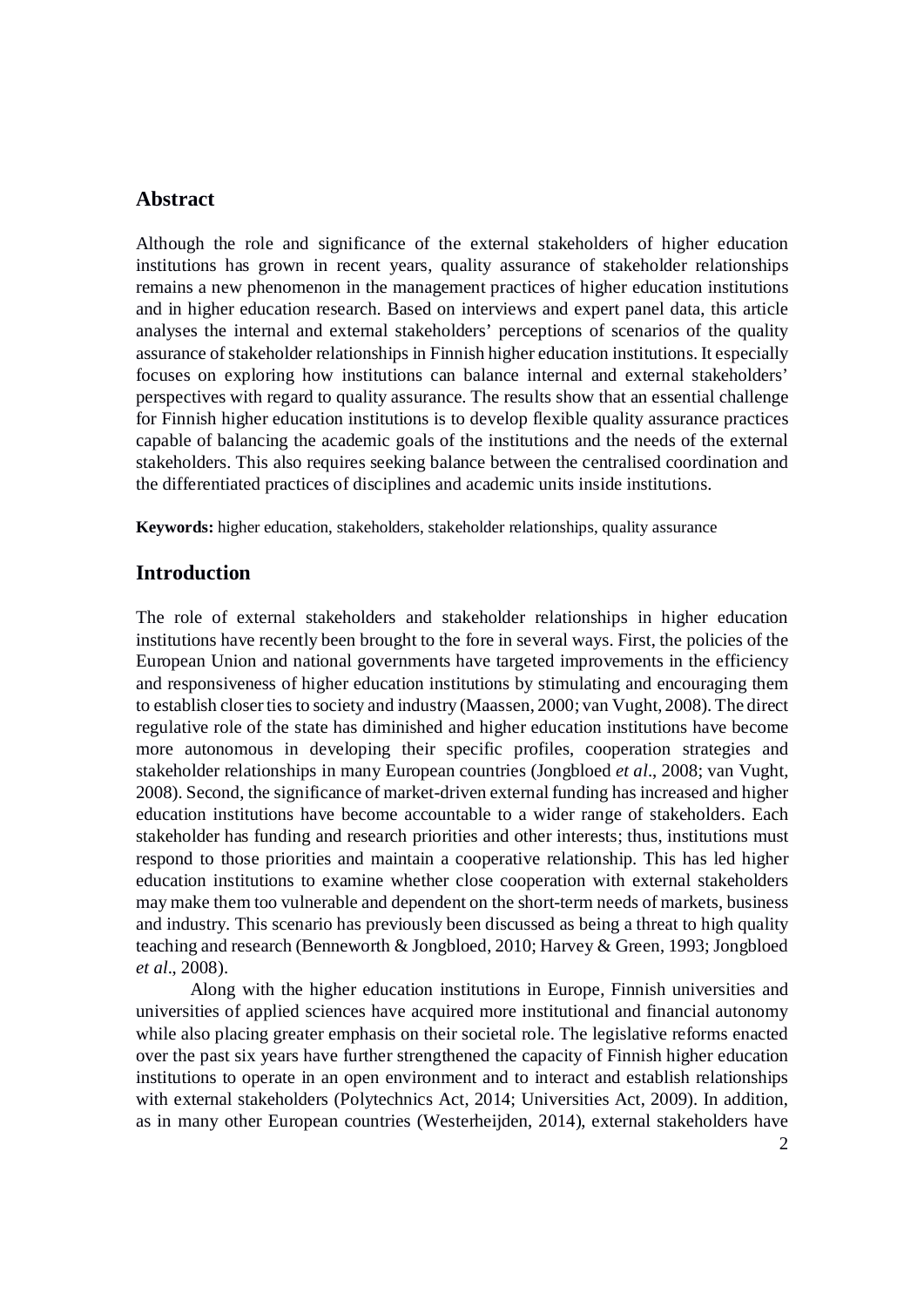been increasingly involved in institutional decision-making on the boards of Finnish higher education institutions.

Each Finnish institution is responsible for maintaining and assuring the quality of its processes and activities. Moreover, the Universities Act (2009) and the Polytechnics Act (2014) oblige institutions to evaluate their activities and performance and to participate in regular, external evaluations of their internal quality assurance systems. These evaluations are conducted by the Finnish Education Evaluation Centre (FINEEC) (formerly The Finnish Higher Education Evaluation Council (FINHEEC)) as quality audits, which focus on the internal quality assurance of higher education institutions (Decree on the Higher Education Evaluation Council, 2009). In the course of its duties, the FINEEC audits the quality management related to the institutions' societal impact and regional development work (FINHEEC, 2012; FINEEC, 2015), which have proven to be challenging for Finnish institutions (Talvinen, 2012).

Partly because of the long-standing tradition of strong state governance, Finnish institutions have not developed any tradition of systematically incorporating external stakeholder relationships into their internal quality assurance processes. This is in line with recent developments in Nordic and European countries that have encountered similar challenges (Musial, 2010; Rosa and Texeira, 2014). This makes the Finnish experiences of the quality assurance of higher education institutions' stakeholder relationships and interaction topical for both Nordic countries and the wider international audience.

Previous research on the quality assurance of higher education institutions' stakeholder relationships is scarce. The basic idea of stakeholder management (balancing the interests of institutions and their external stakeholders) is one of the most relevant challenges that higher education management currently face (Benneworth & Jongbloed, 2010; Clark 1998; Freeman *et al*., 2010). Most previous studies on this topic have focused on examining the 'stakes', the involvement and influence of external stakeholders in governance and the quality management and quality assurance of higher education institutions (Burrows, 1999; Rosa and Texeira, 2014; Westerheijden, 2014). There is a lack of research on how institutions can manage and deal with their stakeholder relationships as well as research that examines the quality assurance of those relationships (Alves *et al*., 2010; Benneworth & Jongbloed, 2010; Jongbloed *et al*., 2008; Musial, 2010).

Given the existing gaps in the literature, this article aims to provide new empirical perspectives and propose scenarios on the quality assurance of higher education institution stakeholder relationships. Stakeholder relationships refers institutions' relationships to, and interactions with, stakeholders that are external to the higher education institution and the academic community. Because this phenomenon is still new, this article aims to sketch the scenarios of the quality assurance of higher education institution stakeholder relationships. It analyses how institutions can balance internal and external stakeholder perspectives with regard to the quality assurance of stakeholder relationships.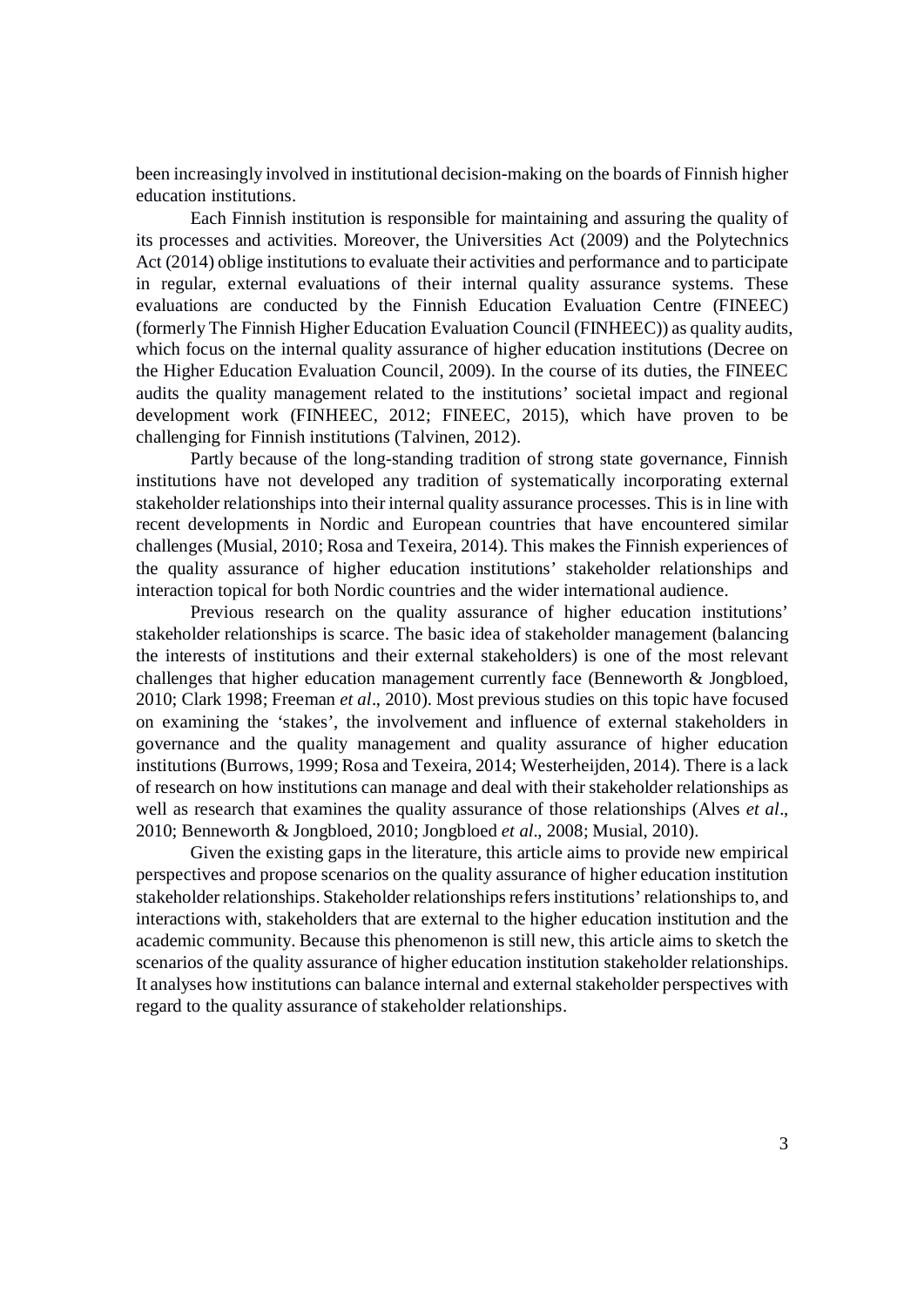#### **Higher education institutions and their stakeholders**

According to Freeman's (1984, p. 25) classic definition, stakeholder refers to 'all those groups and individuals that can affect, or are affected by, the accomplishment of the organisational purpose'. Similar definitions have also been offered in the public and nonprofit literature (Bryson, 2004). Although the concept of a 'stake' can be defined in different ways, it essentially refers to a claim of some sort (Näsi, 1995). A stakeholder may have a legal, moral or presumed claim on an organisation and it may be based on interest, contract, exchange, legal right, moral right, ownership or financial investment (Clarkson, 1995; Mitchell *et al*., 1997; Näsi, 1995). It can also refer to a stakeholder's ability to influence the behaviour, direction, process or outcome of an organisation (Mitchell *et al*., 1997).

The types of stakes, influences and salience of stakeholders have recently been examined in studies on the stakeholder relationships of higher education institutions (Burrows, 1999; Benneworth & Jongbloed, 2010; Jongbloed *et al*., 2008; Mainardes *et al*., 2010; 2012). For instance, Burrows (1999) categorises the types of influence the stakeholders use to advance their stakes in an organisation (in an institutional context) as formal, economic and political. Formal influence relates to the contractual and regulatory relationships between an institution and its stakeholders. A stakeholder's ability to contribute to or generate the required resources means that it has an economic influence, whereas political influence is related to a stakeholder's ability to affect the decisions or behaviour of a higher education institution through its status or its ability to negotiate (Burrows, 1999).

In the context of higher education, stakeholders are typically differentiated as internal stakeholders and external stakeholders. Internal stakeholders, the members of an academic community, and often the students, have traditionally played a strong role in an institution's decision-making processes and governance body as well as in giving meaning to the 'quality' of an institution's activities (Burrows, 1999; Amaral & Magaelhaes, 2002; Iacovidou *et al.* 2009; Benneworth & Jongbloed, 2010). As the primary financier of public higher education institutions, the government has been the most important external stakeholder for many institutions. However, in the past several decades, the role of the government has diminished and the influence of markets and diversified external stakeholder groups has increased (Jongbloed *et al*., 2008; Benneworth & Jongbloed, 2010). The conception of external stakeholders has expanded to encompass varied higher education institution-external groups, such as a diverse set of funding bodies, businesses, industries and public sector organisations, that have different stakes in and influences on higher education institutions (Maassen, 2000; Amaral and Magaelhaes, 2002; Jongbloed *et. al*., 2008; Musial, 2010).

Balancing internal and external stakeholder interests is one of the most topical challenges of higher education institutions and it also lies at the core of stakeholder management (Clark 1998; Jongbloed *et al*., 2008; Benneworth & Jongbloed, 2010; Freeman *et al.*, 2010). This refers to 'a process of assessing, weighting and addressing the claims of those who have a stake in the actions of the organisation' (Reynolds *et al*., 2006, p. 286). It is related to organisational behaviour that resolves the conflicting needs and

4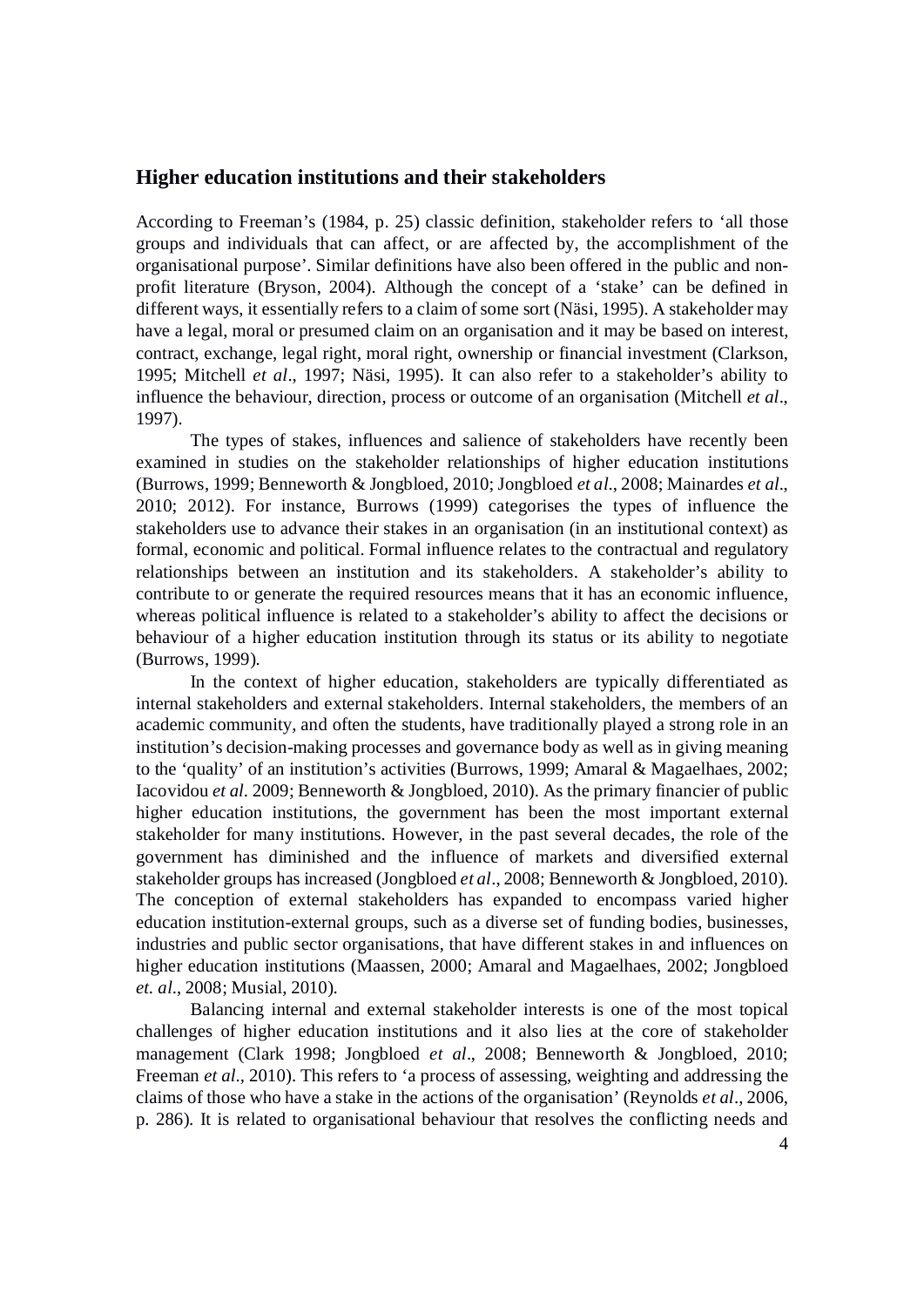requests of the stakeholders. In the higher education context, prior studies have investigated how universities balance internal and external pressures for change and stability in the university-government relationship (Maassen, 2002) as well as the extent to which a university research policy has established and developed the intersection of external *versus* internal expectations and values (Larsen, 2000). However, there is little research on balancing the interests of higher education institutions and their external stakeholders in the context of quality assurance. This perspective is relevant, especially in the current environment where institutions increasingly need to interact with and respond to the needs of different external stakeholder groups whose understanding of quality can conflict with the higher education institution's concept of quality (Harvey and Green, 1993). Stakeholders could easily interpret quality as a *value for money* or a *fitness for purpose*, thereby expecting that the institution's research, teaching or other services offer value for their financial investment and that a higher education institution produces graduates that are able to contribute to the stakeholders' functions. In contrast, higher education institutions typically understand the concept of quality as *excellence* referring to achieving and exceeding high standards. Quality can also be understood as *perfection* or *consistency* meaning accuracy and consistency of activities and processes (Harvey & Green, 1993, Srikanthan & Dalrymple, 2003; Benneworth & Jongbloed, 2010).

## **Data and methods**

This article contributes to the discussion presented above by analysing how higher education institutions can balance the internal and external stakeholders' perspectives with regard to the quality assurance of stakeholder relationships. The empirical data analysed in this article were collected as a part of the 2011–2012 Quality Assurance of Stakeholder Interaction in higher education institutions project. Data were collected and analysed using the Delphi technique. Delphi is an interactive forecasting method that relies on perspectives from a panel of experts to gain insight into concerns such as technological development, social problems or the future of higher education (Kuusi, 1999; Linstone & Turoff, 2002; Huisman *et al*., 2012).

In the first phase, interview data was collected from five Finnish higher education institutions; three universities and two universities of applied sciences. A total of 25 individuals in charge of quality assurance at the institutions were interviewed. They represented institutional management and administration personnel (for example, rectors, quality managers) and academic units (heads of units or degree programmes, professors, senior lecturers). The higher education interviewees were asked to identify the most important stakeholders of the institution and describe the interactions between the institution and its stakeholders as well as the quality assurance practices of the stakeholder relationships

The input from the interviews formed the basis for the questionnaire that was prepared for the first round of the Delphi expert panels, the aim of which was to obtain expert opinions on the future of the quality assurance of stakeholder interactions with higher education institutions.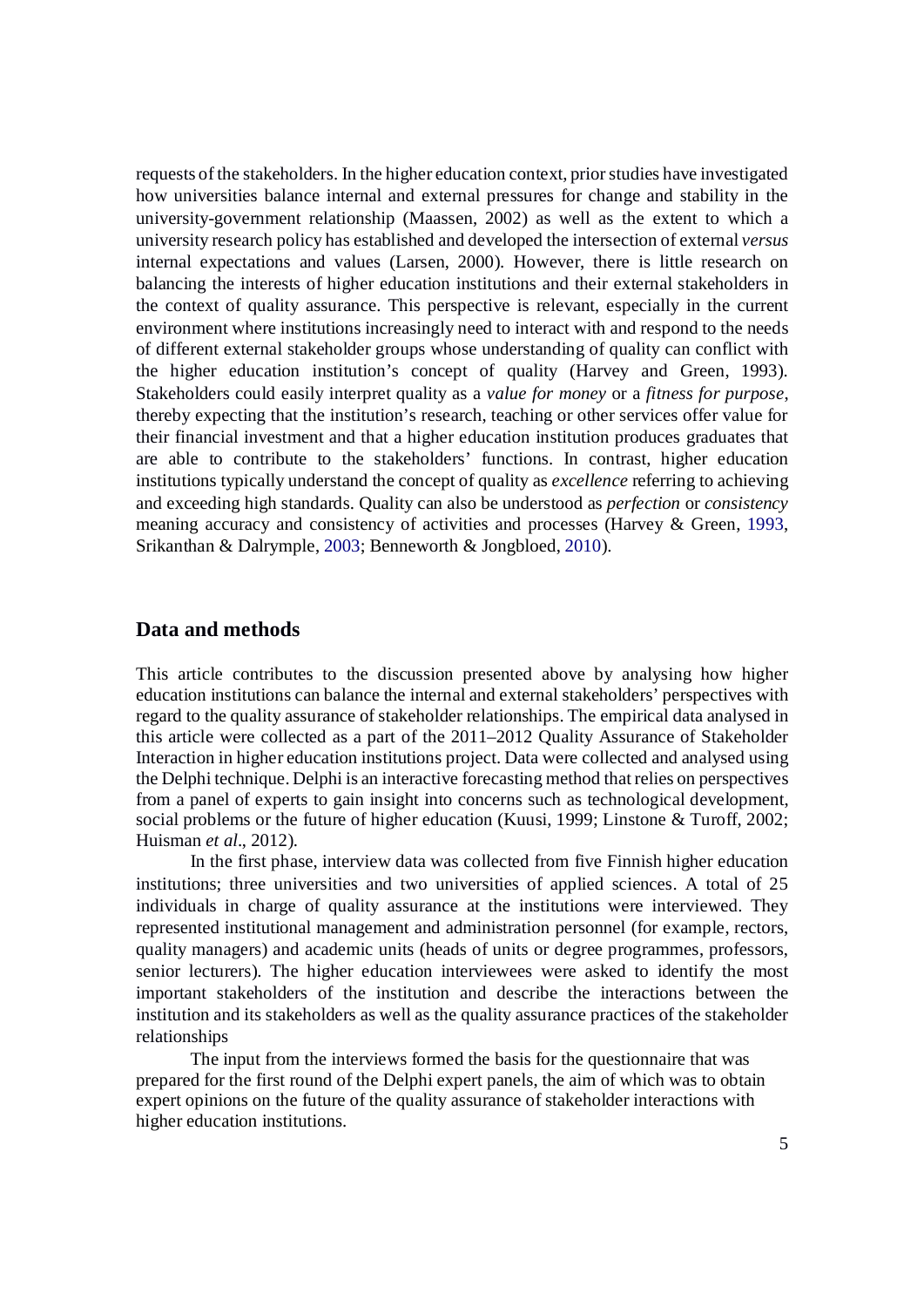Based on their expertise related to the topic, 48 stakeholders (28 internal stakeholders, 20 external stakeholders) were invited to participate on an expert panel. The internal stakeholders had been interviewed during the first phase of the study; those stakeholders were in charge of quality assurance at the five higher education institutions. The external stakeholders consisted of the chairs of the boards of the five higher education institutions, representatives of local and regional authorities and representatives of key national funding and expert bodies and the business community.

In the questionnaire, the panel experts were presented with 10 statements and arguments depicting aspects of what stakeholder quality assurance might look like in 2020. The arguments dealt with the nature and role of stakeholder interactions, actions taken by the institutions in the higher education and research markets and the quality assurance aspects of institution-stakeholder interactions. The panel experts were asked to evaluate those statements using a four-point scale, ranging from 'strongly disagree/very undesirable' to 'strongly agree/very desirable'. The scale also included 'I do not know' as a response option. All the statements included aspects ascertaining if the experts foresaw the statement to be 'likely' by 2020 (that is, indicating their views on future developments) and if they thought the outcome of the statement was 'desirable' (indicating their preference of the views on future development). The panellists were also asked to provide written justifications for their opinions.

The panel was conducted as an electronic survey and it was carried out in January-February 2012. Out of the 48 invited experts, 30 (63%) completed the questionnaire (Table 1). The response rates between the internal and external stakeholders were reasonably balanced, although the number of responses from the internal stakeholders (19/28) was somewhat higher than the number of responses from the external stakeholders (11/20).

#### [Table 1 here]

Five statements from the first round of the panel survey formed the basis of the statements proposed in the second round of the panel survey. Following the principles of the Delphi method, focus was placed on the statements that had divided the opinions of the experts, highlighted new viewpoints or provoked criticism in the first round (Linstone & Turoff, 2002). In March 2012, the second questionnaire was sent to the experts who had responded to the survey during the first round. A total of 16 experts (53%) completed the second questionnaire. Most of the respondents were internal stakeholders (13/19) (Table 1). It proved to be difficult to motivate the external stakeholders to participate in the second round (only 3 of 11 responded); therefore, the results of the second survey primarily reflect the views of the internal stakeholders.

The data obtained from the first and second round panel surveys were analysed according to the statements using percentage distributions for the Likert-scale questions and data-based content analysis for the verbal responses. The introduced concepts of stakes and balancing stakeholder interests guided the data analysis (Reynolds *et al*., 2006; Freeman *et al*., 2010).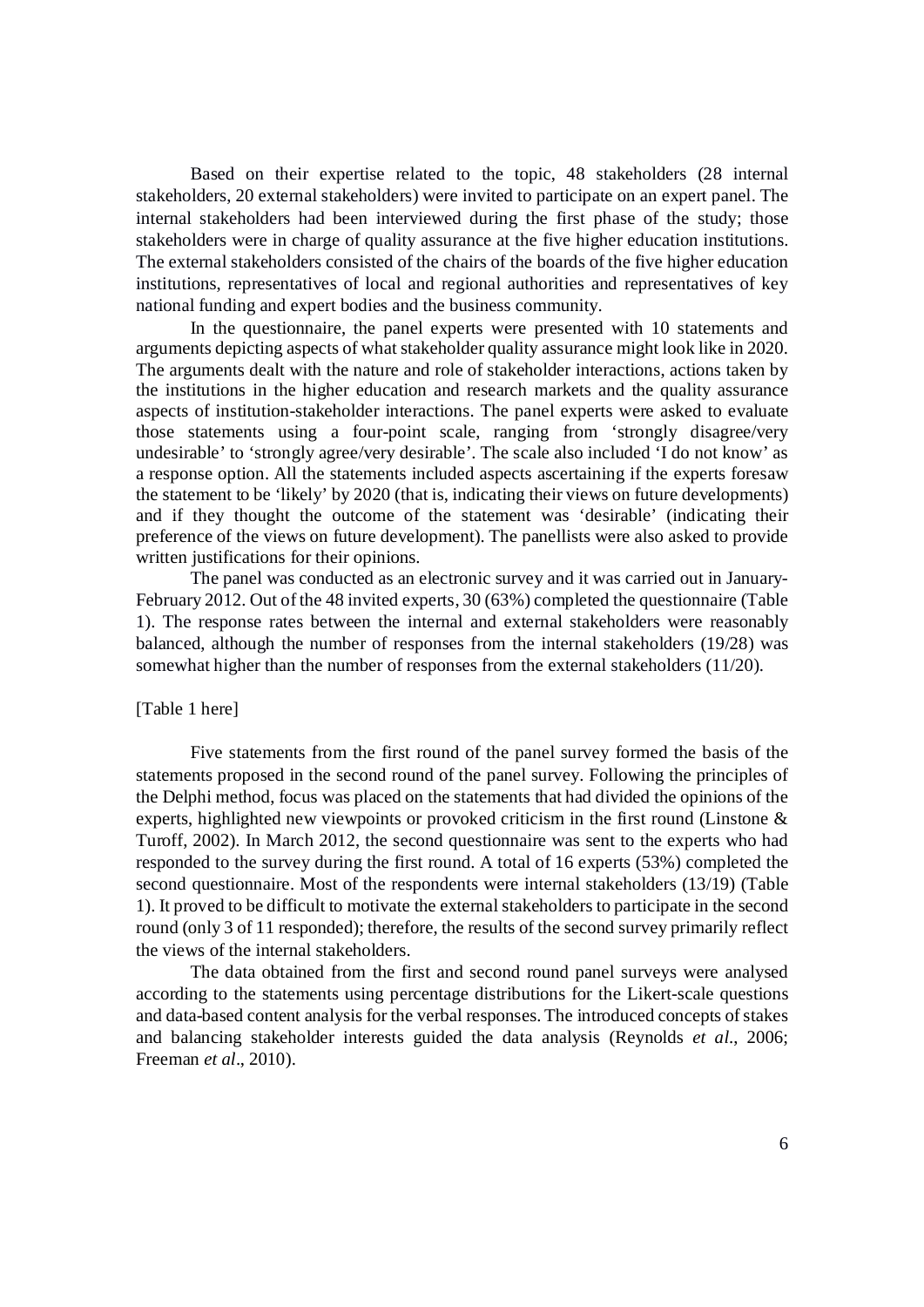# **Balancing internal and external stakeholders' perspectives with regard to quality assurance of stakeholder relationships**

# *Balancing the internal interests of the higher education institution management and academic staff*

During the first phase of the study, the interviewees were asked to describe the higher education institution's or its sub-unit's collaboration and relationships with external stakeholders as well as to illustrate how the institution or unit assures the quality of its stakeholder relationships. As is traditional for higher education institutions, the interviews demonstrated that institutions' interactions with external stakeholders are multidimensional. They are still strongly affected by scientific disciplines, fields of education and interpersonal relationships. However, most of the interviewees thought that stakeholder relationships should be understood in the context of teaching and research, not analysed as a separate sphere of operation. In practice, higher education institutions' quality assurance practices related to stakeholder collaboration are still meagre and unstructured. The interviewees opined that one of the major challenges in the future would be to develop more structured, reciprocal and enduring stakeholder relationships by identifying, prioritising and analysing various higher education institution stakeholder relationships. They noted that it would also be important to develop flexible quality assurance procedures to govern stakeholder relationships.

The first round of the panel evaluated the likelihood and desirability of the statement:

'higher education institutions' stakeholder interactions are based on the interpersonal relationships between teachers/researchers and external stakeholders, the quality of which is difficult to manage by means of formal procedures' (Statement 10, Figure 1).

This statement divided the opinions of the experts. The majority (76%) agreed that this was very likely or likely to be the case in 2020. However, a fifth (20%) of the experts disagreed with the likely veracity of the statement and over one third (36%) assessed it to be an undesirable future scenario (Figure 2). While the experts recognised the importance of interpersonal relationships, they also stated that common, institution-wide measures and courses of action must be taken.

Similarly, most of the panellists considered it likely to be true (77%) that by 2020: 'The units of higher education institutions are independent actors in the education and research markets' (Statement 4, Figure 1).

However, over one-third of the experts (38%) considered such a development to be undesirable or very undesirable (Figure 2). Although the experts recognised that people in specific disciplines and academic units have the best expertise in their fields, they argued that academic units are also dependent on the institutions they belong to; they utilise the marketing resources of a higher education institution, including its brand, its reputation management and its overall governance processes of external relationships. The effective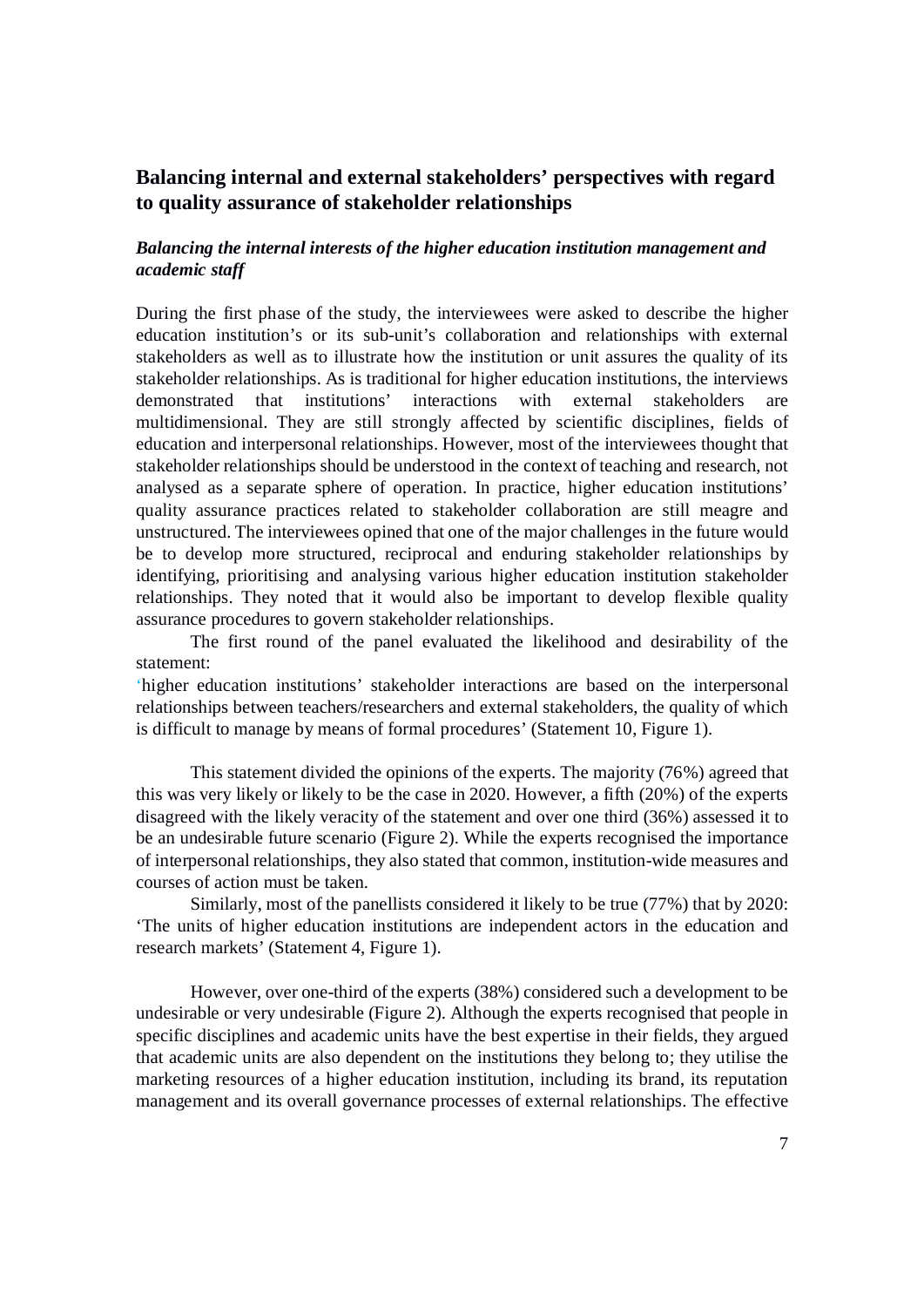management of an ensemble of disciplines is important and units have to be open to multidisciplinary cooperation with other units and disciplines.

In the second round of the panel, the experts were asked to describe what kind of organisation-wide practices and services would support interactions with stakeholders at the level of units and research groups. The experts opined that some support services would need to be provided and basic practices would need to be jointly agreed upon. They also emphasised that a higher education institution needed to be managed as an integrated entity so that it is able to disseminate coherent messages about its activities to its stakeholders.

[Figure 1 here]

[Figure 2 here]

The expert panel also supported the need for institutional management to play a more strategic role in the institution's interactions with stakeholders. The realisation of the statement, 'The role of senior institutional management in creating preconditions for stakeholder interaction will be strengthened' (Statement 5, Figure 1, Figure 2), was deemed likely or very likely (93%) as well as desirable or very desirable (83%) by the vast majority of the experts. The experts viewed institutional management as a strategic actor that guarantees the integrity of operations, formulates common operating principles, signs large-scale cooperative agreements and facilitates the development of new stakeholder contacts. The critical viewpoint on this was that individual-level stakeholder relationships are important for higher education institutions, even if institution leaders cannot directly govern or influence them. This implies that it is not easy to integrate institutional and individual perspectives in stakeholder relationships using a formal quality assurance model.

#### *Balancing the interests of the higher education institution and its external stakeholders*

In the first phase of the study, the interviewees were asked to identify the most important external stakeholders of an institution or unit and to consider the importance of collaboration with that stakeholder. The analysis of the interview data indicated that various funding, customer and client organisations have become important external stakeholders for institutions. Many higher education institution representatives characterised the salience of the interactions and relationships with these external stakeholders as 'fundamental', 'very important' or even 'a question of life and death'. The argument was justified by the higher education institutions' level of resource dependency on some of the stakeholders (especially research financiers).

During the first round, the experts were also asked about their opinions on the growing influence of external stakeholders. Almost all the stakeholders considered it likely or very likely (90%) and also desirable or very desirable (90%) that 'The external stakeholders' role in developing and direction the activities of higher education institutions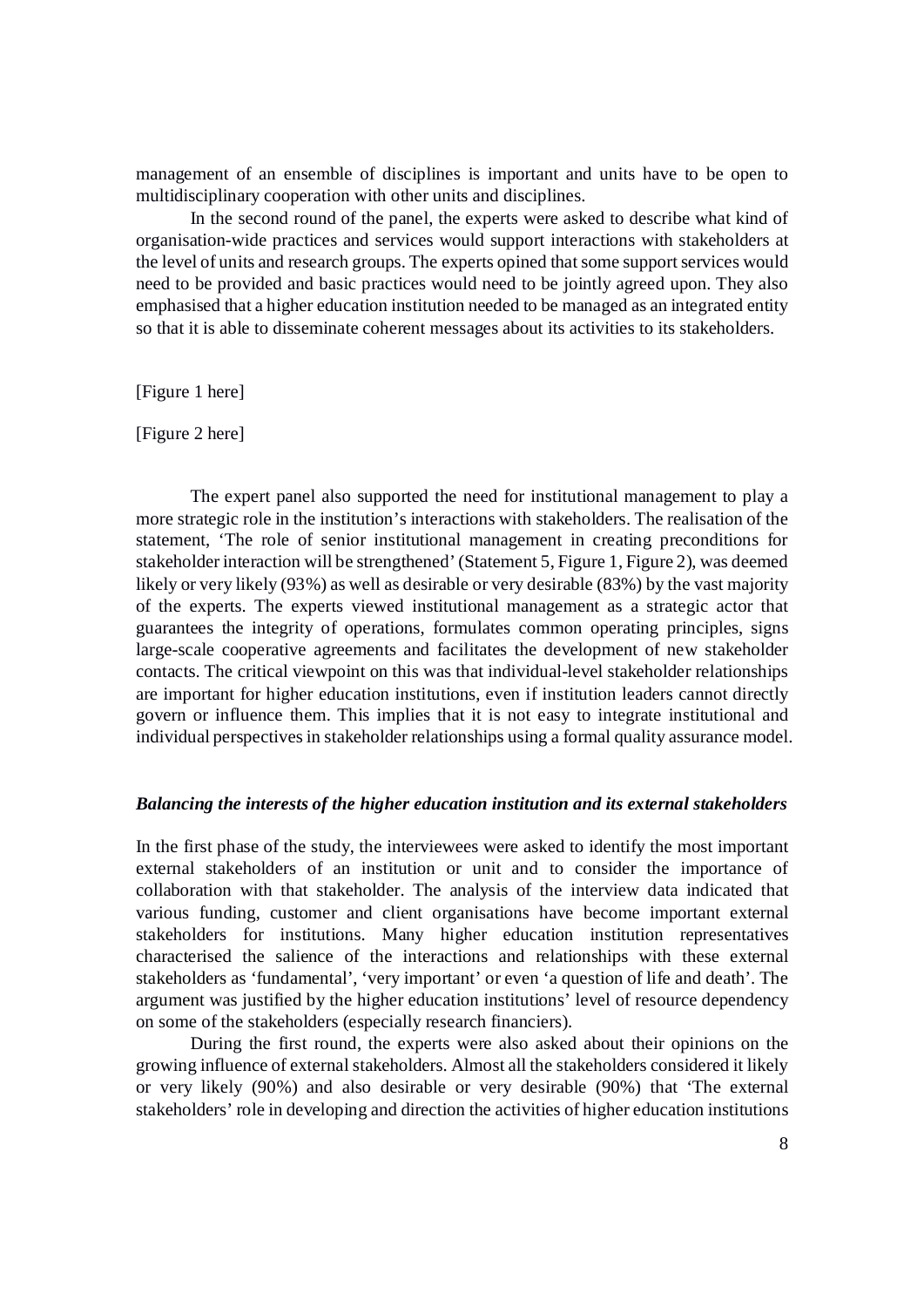will grow' (Statement 2, Figure 1, Figure 2). The experts justified these opinions mainly by referring to the meagre resources of the institutions and their need to diversify their funding base by, for example, arguing, 'higher education institutions have to come closer to the business sector to expand their funding base'. However, many experts expressed their concern about whether higher education institutions could maintain their traditional independence and curiosity-driven (rather than revenue-driven) research activities while also increasing the level of stakeholder interactions. As one of the experts emphasised, 'it is important that the extension of external stakeholder relationships does not happen based exclusively on the conditions of external stakeholders'.

In the second round of the panel, the experts were asked to provide practical examples of how to successfully integrate the institution's academic goals and the needs of external stakeholders. Many of the experts highlighted the importance of target-oriented and long-term cooperation. As one of the experts said, 'There need to be joint long-term research projects through which we will create something new'.

Increasing the level of international competition and a scarcity of resources is likely to increase the higher education institutions' interactions with external stakeholders at the national and international levels. In the first round of the panel, the majority of the experts were of the opinion that the statement, 'Stakeholder networks are expanding, changing in shape and are more open and global than previously' (Statement 1, Figure 1, Figure 2), is very likely to be right (57%) and also a very desirable (50%) trend. They justified their opinion by referring to the survival of higher education institutions in increasingly competitive environments and the ability to resolve new complex problems in cooperation with external stakeholders.

In the second round, the experts were asked to identify issues or activities in which cooperation among higher education institutions is particularly important. The experts considered that individual institutions are too small to survive in international higher education markets. They opined that the Finnish higher education institutions should cooperate with stakeholders on activities related to exporting and marketing education, in particular.

However, networks are challenging from the viewpoint of governance and management if the quality assurance rests on traditional quality manual-based standards and procedures. For the statement, 'Reliable quality assurance is constructed by the actors in the stakeholder networks*'*, 33% of the experts indicated that the statement was very likely be correct and 30% felt the outcome to be very desirable (Statement 8, Figure 1, Figure 2). The reasons attributed to these responses included the idea that an institutional quality manual is not a very practical tool due to the complex nature of networks, their activities and their working methods. The quality of a network can be assumed to be excellent if people are willing to join it, if its reputation remains good and well-known and if it responds to the needs of its internal and external stakeholders. The traditional model of public administration of Finnish higher education institutions might offer one explanation for why some of the panel experts emphasised systematic planning and, accordingly, expected written instructions and shared principles in the governing networks. Networks form an open platform where the perspectives of internal and external stakeholders can be easily integrated. This implies that although quality manuals form a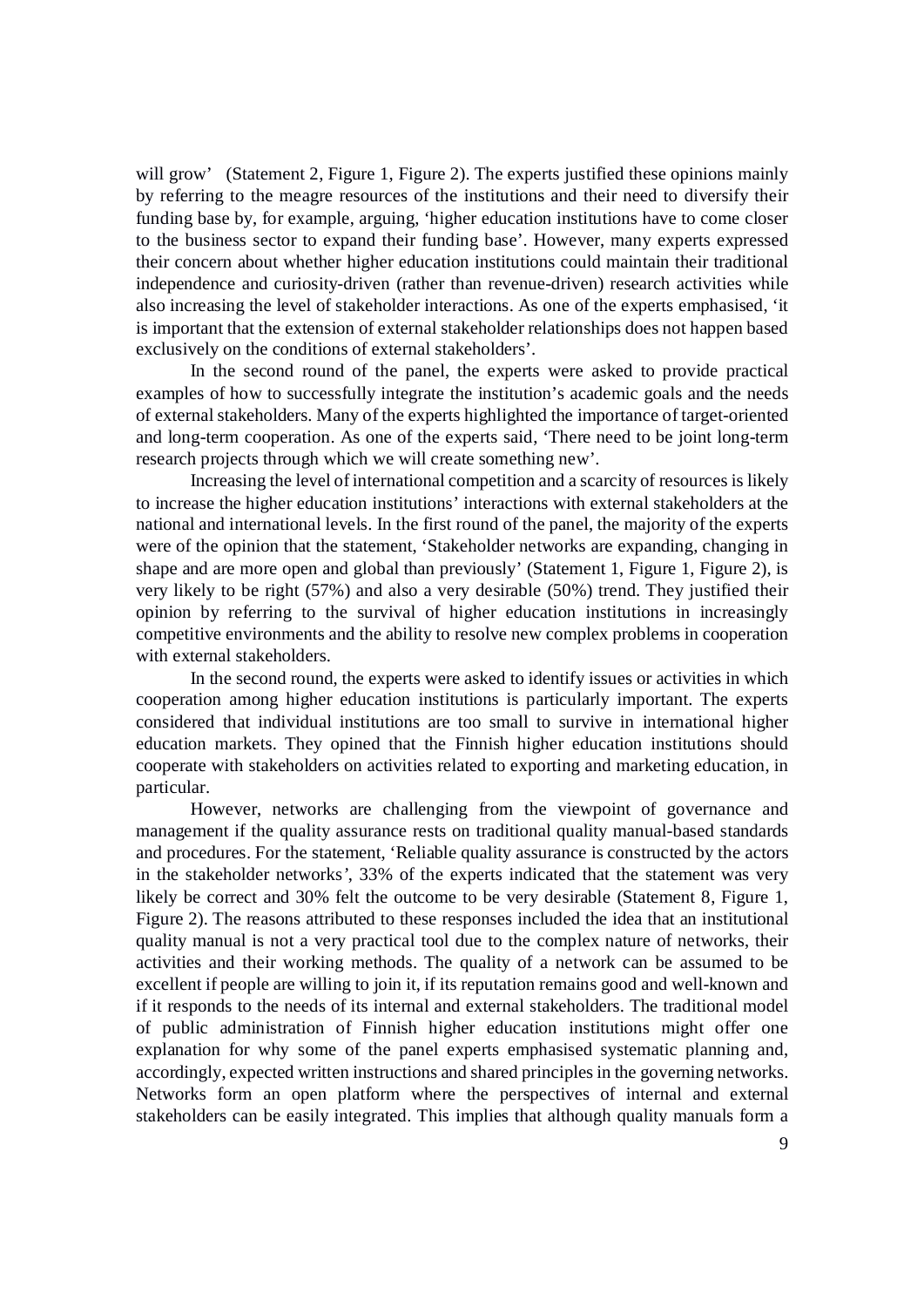part of the governance frameworks of higher education institutions, traditional quality assurance methods might not be appropriate for maintaining the level of quality in network cooperation between external and internal stakeholders.

Most of the expert panellists deemed the outcome associated with the statement 'higher education institutions need advanced and higher education institution-specific support services to deliver sales and marketing know-how' (Statement 7, Figure 1, Figure 2), as likely or very likely (87%) to be true and also very desirable or desirable (83%) in the future. Before engaging in marketing, institutions need to learn to productise their knowledge. However, some of the experts thought that understanding marketing as a support service was not an effective way to address this issue. For instance, one of the experts said: 'Marketing is important, but if we see marketing solely as a supporting service, it is an erroneous approach. Marketing should be one of the core processes inside all activities'.

The media holds an increasing level of influence on building the image of a higher education institution. In the first round of the panel, the significance of the media for positive stakeholder interaction was deemed very likely or likely (77%) but not very desirable (57%) by the majority of the experts (Statement 3, Figure 1, Figure 2). The experts recognised the increasing role that various media outlets play in communication. New media (for example, social media) and the higher education institutions' media image were deemed to be very important but also very vulnerable. Media can be a catalyst to open new stakeholder relationships or, in extreme cases, to terminate old stakeholder relationships. One of the experts said, 'External funding over a longer period of time is significantly tied to the external profile, which is also created through the media'. A university's prevailing reputation and image in the media may be an important measure of quality. This type of quality is partly built while interacting with and being covered by the media. However, experts also criticised the desirability of the crucial role of media by arguing that a higher education institution's value should be determined by its contents, results and activities not by impressions created or disseminated by the media. In the second round of the panel, the experts were asked to describe how stakeholder communication should be developed in the future. They emphasised professional, understandable and focused communication alongside the utilisation of various media outlets.

Over half of the experts considered the scenario in which 'higher education institutions will take care of their various clients and they will bear responsibility for those clients' (Statement 6, Figure 1, Figure 2) in the future, as very desirable (63%) very likely (33%) or likely (50%). Some of the experts thought that institutions had already adopted this type of thinking, whereas others reported that it was still under development. However, several experts criticised the conceptualisation of the 'client', especially if it was used to refer to students, as they considered students to be colleagues or collaborators rather than clients. Modern interactions require co-production, and other types of reciprocal relationships, where higher education institutions, students and the institution's clients (companies, public sector organisations) jointly develop activities and reconcile interests, instead of a unidirectional service provision from a higher education institution to its clients (Harvey & Green, 1993; Mitchell *et al*., 1997).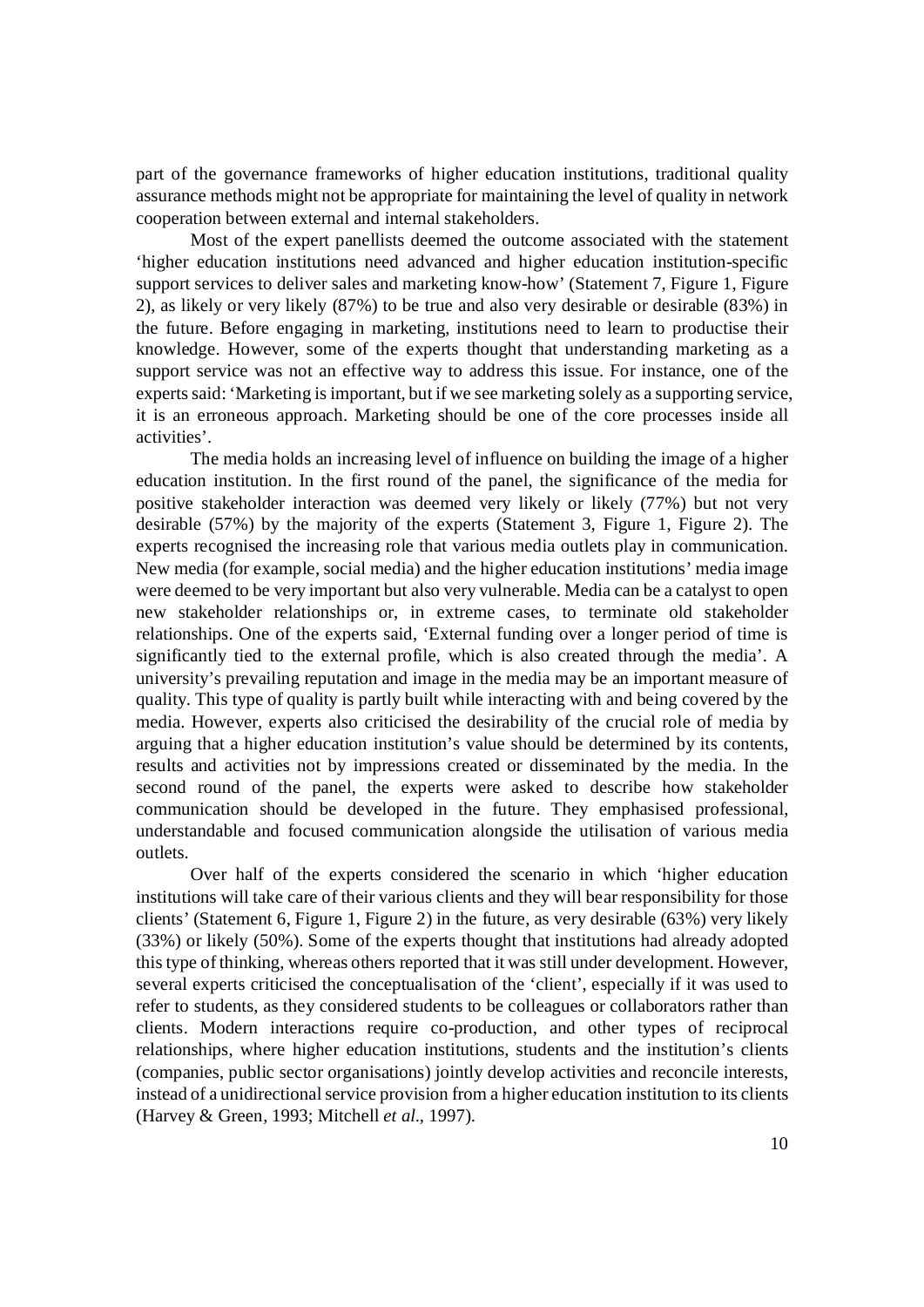## **Conclusion**

This article focused on analysing scenarios on the quality assurance of higher education institution stakeholder relationships, especially how institutions can balance internal and external stakeholders' perspectives from the viewpoint of quality assurance of stakeholder relationships. This was based on the idea that the core task of stakeholder management is to manage and integrate the relationships and interests of different stakeholder groups (Freeman & McVea, 2001). In the context of higher education, it seems that it is important to balance the interest of internal stakeholders and external stakeholders. Doing so is the main mechanism that institution management can use to achieve and maintain support from its different stakeholder groups, whose differing and contradictory interests must be considered and reconciled (Benneworth & Jongbloed, 2010; Reynolds *et al*., 2006).

 The results of this study show that the influence of external stakeholders is increasing due to higher education institutions' dependence on various external resources, such as funding, information and cooperative relationships. For example, the ability of different external stakeholder groups to generate the necessary financial resources and the dependence of institutions on those resources, has increased the importance and influence of external stakeholders. Despite the role and importance of stakeholders, higher education institutions still need to improve their relationships with stakeholders. This study indicated that the external stakeholder relationships of higher education institutions are not systematically organised, developed or even fully identified. Accordingly, the quality assurance of external stakeholder relationships is also under-developed. From the viewpoint of quality assurance, the aforementioned statement implies that institutions should first identify their main external stakeholders and set priorities for external interactions. This requires internal interactions within the higher education institution and balancing the interests of an institution's management, administration and academic staff.

Second, one of the main challenges higher education institutions face in their stakeholder interactions is to develop relationships that are more consistent, enduring and reciprocal with their most important external stakeholders. This is a path that also supports institutions' attempts to balance their interests with those of their stakeholders. These measures will help institutions maintain the independence of their research and teaching activities and their progression as the influence of stakeholders grows stronger.

Third, it was thought that developing internal flexible and jointly agreed-upon practices would be essential for managing the quality of higher education institutionstakeholder relationships because the research results demonstrated that a highly dispersed way of managing stakeholder relationships and activities is not the most effective means of coordinating those relationships or improving quality assurance from the perspective of the higher education institution. However, the use of traditional quality manuals and standards can be ineffective when stakeholder relationships are informal, interpersonal and based on bidirectional or reciprocal stakes and when information and views are exchanged between the institution and its external stakeholders. In those situations, ensuring the quality of the activities and balancing the interests of the actors often occurs through joint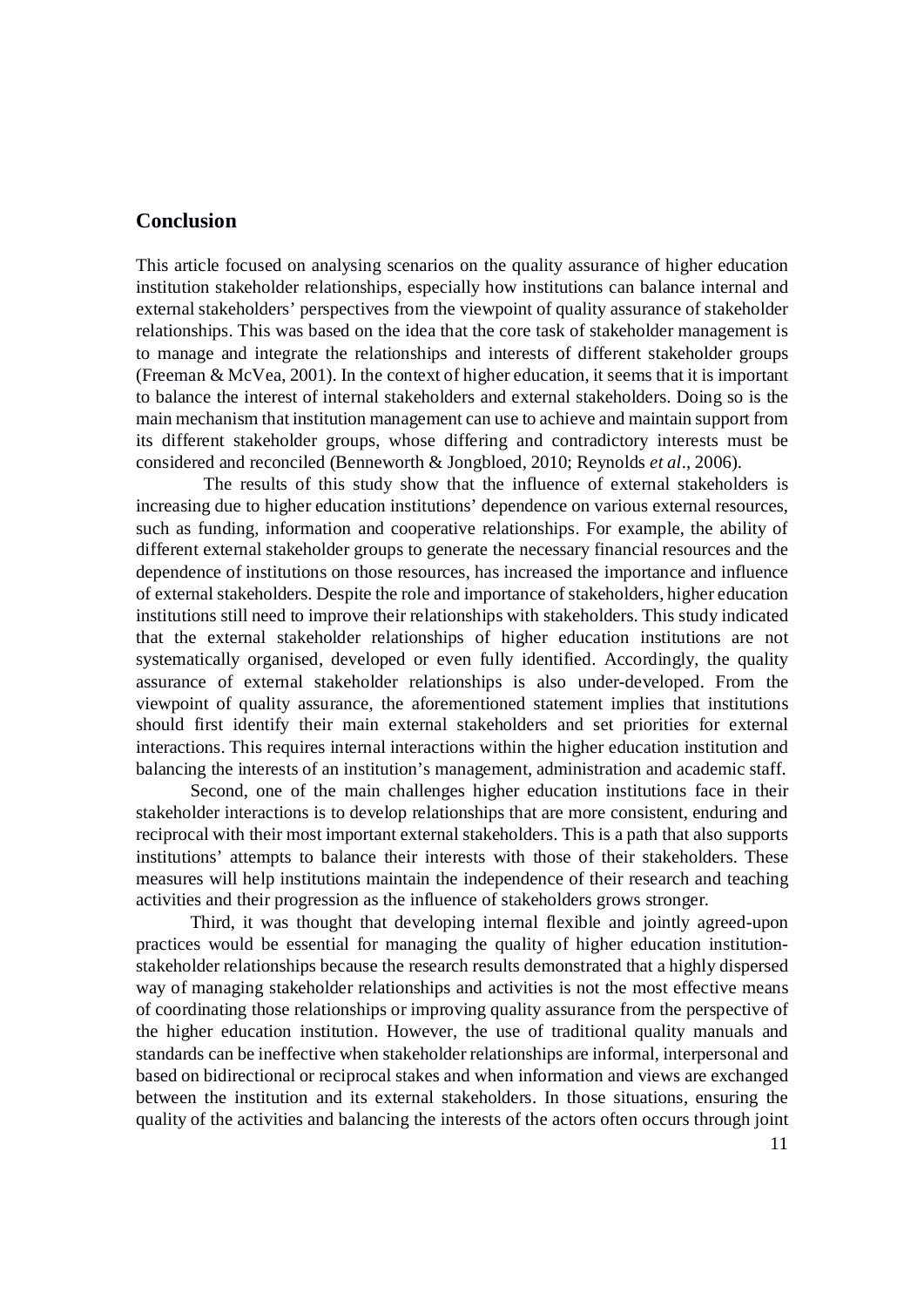discussion and via commentary in meetings rather than through formal quality assurance procedures (Harvey & Green, 1993).

In line with the key tenets of stakeholder management (Freeman & McVea, 2001), the study concludes that the essential challenge for higher education institution management is to develop quality assurance practices that are able to integrate the interests of and relationships among internal and external stakeholders in such a way as to gain a balance between centralised coordination and the differentiated practices of disciplines and academic units and between an institution's academic goals and the needs of its external stakeholders.

Although external stakeholder relationships still play a relatively minor role in quality assurance in Finnish institutions, it seems to be one of the main future challenges, which importance is increasing. Several European countries have encountered similar challenges too (Musial, 2010; Rosa & Texeira, 2014), which makes the Finnish experiences interesting to the wider international audience. Even if the challenge is topical for different types of higher education institutions, it is especially important for the universities of applied sciences, whose core mission is to co-operate with and respond to the need of business, industry and other sectors of the labour market (de Lourdes Machado *et al*., 2008).

The government (and its European commitments) still plays an important role in stimulating external stakeholder relationships of higher education institutions. In Finland, the government steers the relationships between institutions and external stakeholders via regulations that enable stakeholders to participate in the institution decision-making process, by requiring systematic management of stakeholder relations in its quality assurance framework and by supporting higher education institution-society ties through its policies. The risk is that stakeholder relations are only managed within this framework, that is, the stakeholder relations are in fact subordinate to institution-government relations. An interesting issue for further research would be to explore how Finnish and other European higher education institutions develop their external stakeholder relationships and quality assurance of stakeholder relationships from their own perspective.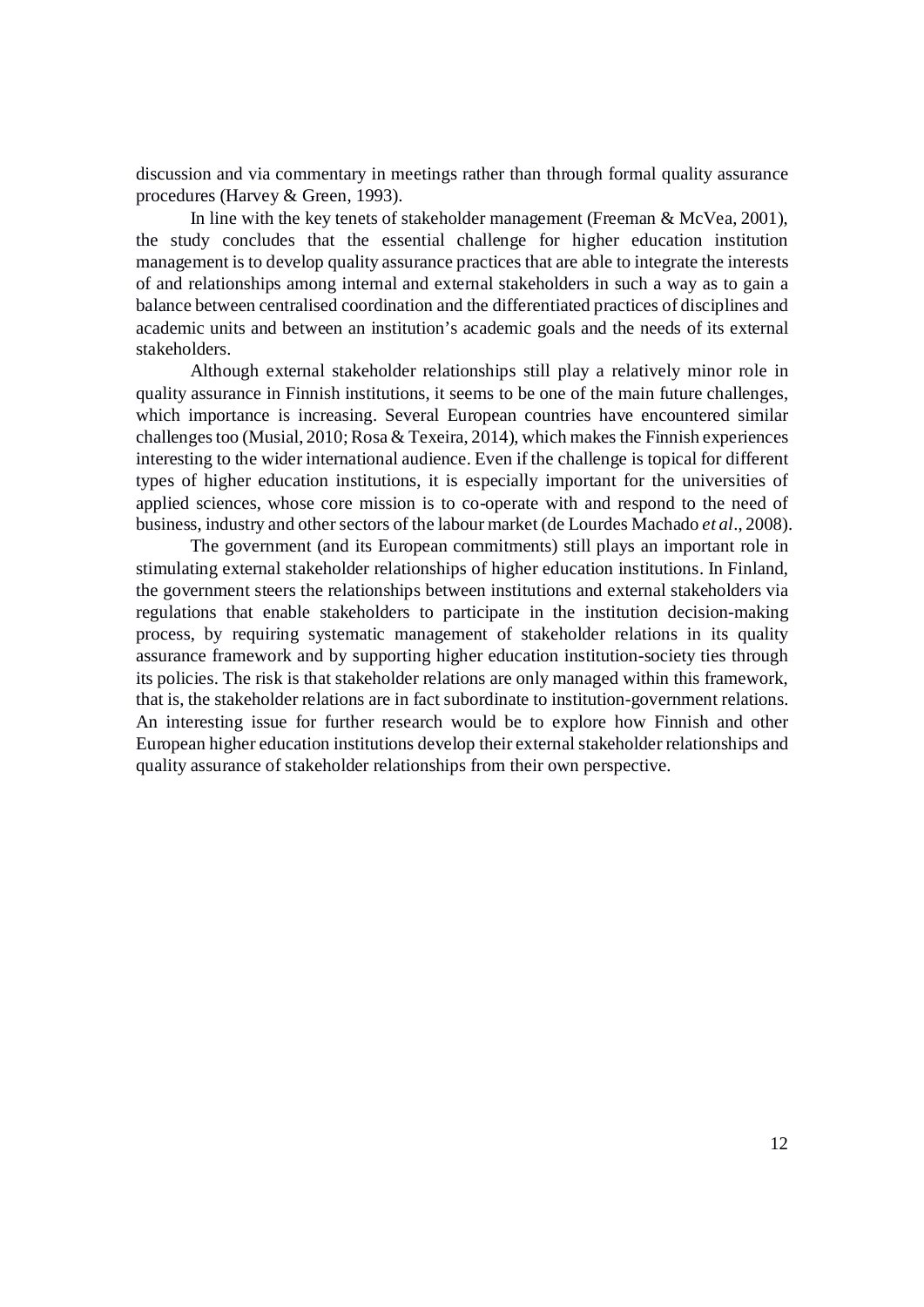### **References**

Alves, H., Mainardes, E.M. & Raposo, M., 2010, 'A relationship approach to higher education institution stakeholder management', *Tertiary Education and Management* 16 (3), pp. 159–81.

Amaral, A. & Magaelhaes, A., 2002, 'The emergent role of external stakeholders in European higher education governance', in Amaral, A., Jones, G. & Karseth, B. (Eds.) *Governing Higher Education: National Perspectives on Institutional Governance* (Dordrecht, Kluwer Academic).

Benneworth, P. & Jongbloed, B., 2010, 'Who matters to universities? A stakeholder perspective on humanities, arts and social valorisation', *Higher Education* 59, pp. 567–88.

Bryson, J., 2004, 'What to do when stakeholders matter?' *Public Management Review* 6 (1), pp. 21–53.

Burrows, J., 1999, 'Going beyond labels: a framework for profiling institutional stakeholders', *Contemporary Education,* 70(4), pp. 5–10.

Clark, B., 1998, *Creating Entrepreneurial Universities: Organizational pathways of transformation* (Oxford, Pergamon Press).

Clarkson, M., 1995, 'A stakeholder framework for analyzing and evaluating corporate social performance', *Academy of Management Review* 20(1), pp. 92–117.

Decree on Higher Education Evaluation Council (794/2009). Available at FINLEX database http://www.finlex.fi/fi/laki/alkup/2009/20090794 (accessed 15 June 2015).

de Lourdes Machado, M., Ferreira, J.B., Santiago, R. & Taylor, J.S., 2008, 'Reframing the non-university sector in Europe: convergence or diversity?´ in Taylor, J., Ferreira, J.B., de Lourdes Machado, M. & Santiago, R. (Eds.), *Non-University Higher Education in Europe* (Dordrecht, Springer).

Finnish Education Evaluation Centre (FINEEC), 2015, *Audit manual for the quality systems of higher education institutions 2015–2018*, Finnish Education Evaluation Centre Publications 2015:2. Available at http://karvi.fi/app/uploads/2015/02/KARVI\_0215.pdf (accessed 7 June 2016).

Finnish Higher Education Evaluation Council (FINHEEC), 2012, *Audit Manual for the Quality Systems of Higher Education Institutions 2011–2017*, Publications of the Finnish Higher Education Evaluation Council 15:2012 (Tampere, Tammerprint Oy). Available at: http://karvi.fi/app/uploads/2014/09/KKA\_1512.pdf (accessed 15 June 2015).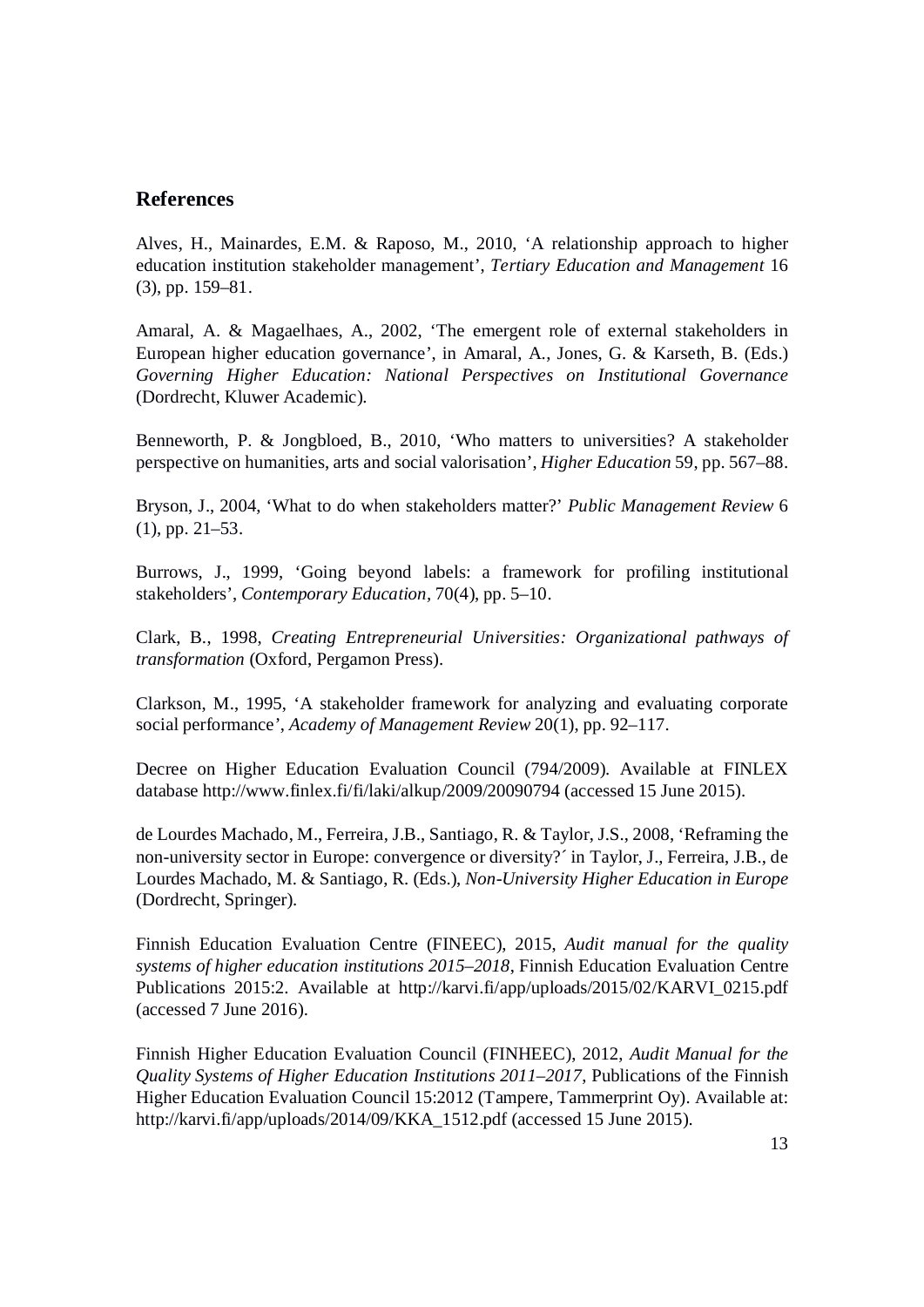Freeman, R.E, 1984, *Strategic Management: A stakeholder approach* (Boston, Pitman).

Freeman, R., Harrison, J., Wicks, A., Parmar, B. & de Colle, S., 2010, *Stakeholder Theory: The state of the art* (Cambridge, Cambridge University Press).

Freeman, R.E. & McVea, J., 2001, 'A stakeholder approach to strategic management', in Hitt, M., Freeman, R. & Harrison, J. (Eds.) *The Blackwell Handbook of Strategic Management (*Oxford, Blackwell).

Harvey, L. & Green, D., 1993, 'Defining quality', *Assessment & Evaluation in Higher Education* 18(1), pp. 9–34.

Huisman, J. & de Boer, H., 2012, 'Where do we go from here? The future of English higher education', *Higher Education Quarterly*, 66(4), pp. 341–62.

Iacovidou, M., Gibbs, P. & Zopiatis, A., 2009, 'An exploratory use of the stakeholder approach to defining and measuring quality: the case of a Cypriot higher education institution', *Quality in Higher Education* 15(2), pp. 147–65.

Jongbloed, B., Enders, J. & Salerno, C., 2008, 'Higher education and its communities: interconnections, interdependencies and a research agenda', *Higher Education* 56(3), pp. 303–24.

Kuusi, O. 1999. *Expertise in the Future use of Generic Technologies: Epistemic and methodological considerations concerning Delphi studies* (Helsinki, Helsinki School of Economics and Business Administration).

Larsen, I., 2000, 'University research policy in Norway – walking the tightrope between internal and external interests', *European Journal of Education* 35(4), pp. 385–402.

Linstone, H. & Turoff, M. (Eds.), 2002, *The Delphi Method: Techniques and applications*. Available at: http://is.njit.edu/pubs/delphibook/index.html (accessed 1 July 2015).

Maassen, P., 2000, 'Editorial', *European Journal of Education* 35(4), pp. 377–83.

Maassen, P., 2002, 'Organisational strategies and governance structures in Dutch universities', in Amaral, A., Jones, G. & Karseth, B. (Eds.) *Governing Higher Education: National perspectives on institutional governance* (Dordrecht, Kluwer).

Mainardes, E., Alves, H. & Raposo, M., 2010, 'An exploratory research on the stakeholders of a university', *Journal of Management and Strategy* 1(1), pp. 76–88.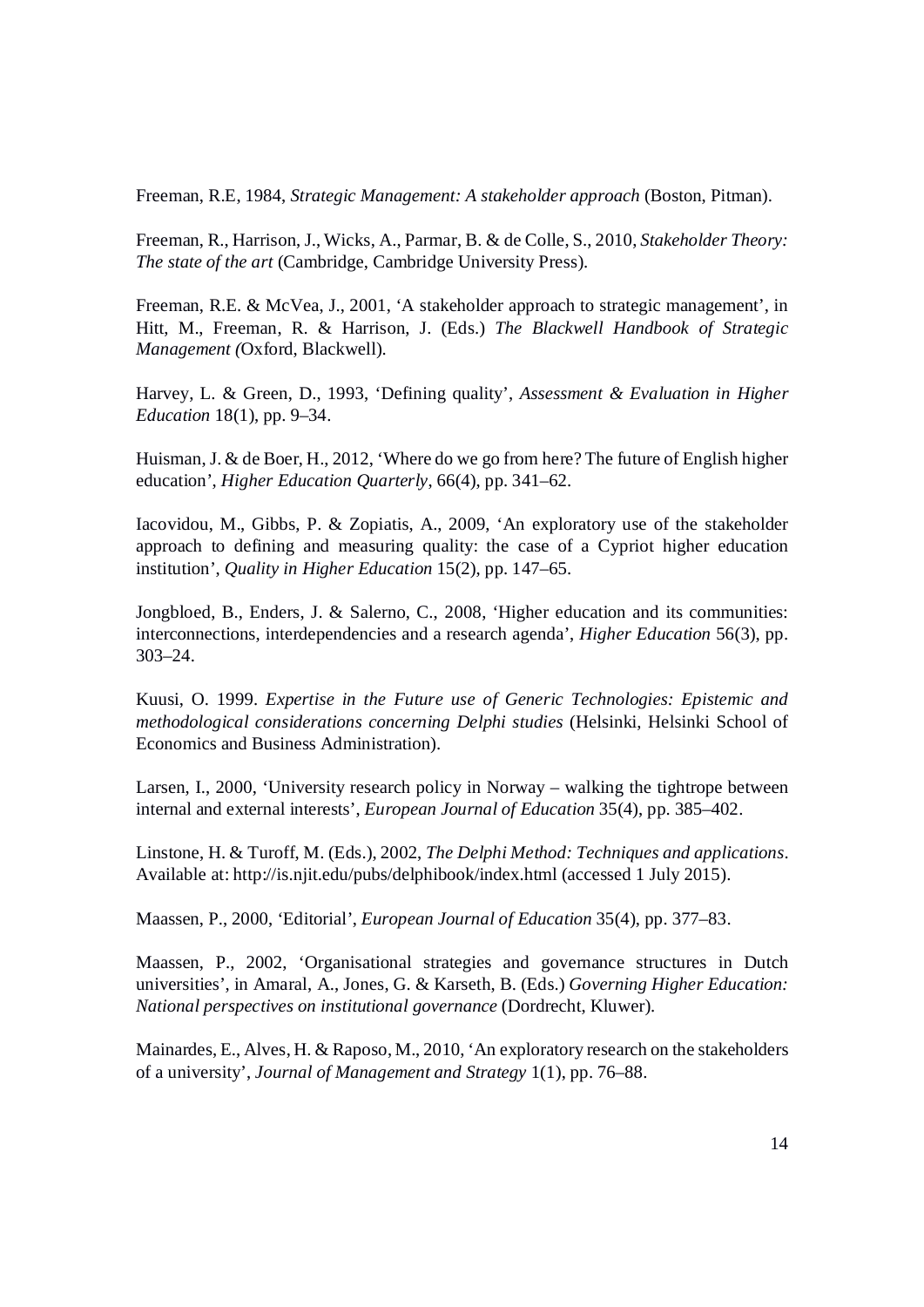Mainardes, E., Alves, H. & Raposo, M., 2012, 'A model for stakeholder classification and stakeholder relationships', *Management Decision* 50(10), pp. 1861–79.

Mitchell, R., Agle, B. & Wood, D., 1997, 'Toward a theory of stakeholder identification and salience: defining the principle of who and what really counts', *Academy of Management Review* 22(4), pp. 853–86.

Musial, K., 2010, 'Redefining external stakeholders in Nordic higher education', *Tertiary Education and Management* 16(1), pp. 45–60.

Näsi, J., 1995, 'What is stakeholder thinking? A snapshot of a social theory of the firm', in Näsi, J. (Ed.) *Understanding Stakeholder Thinking (*Jyväskylä, Gummerus).

Polytechnics Act 932/2014, Available at FINLEX database: https://www.finlex.fi/fi/laki/ajantasa/2014/20140932?search%5Btype%5D=pika&search %5Bpika%5D=Ammattikorkeakoululaki (accessed 15 June 2015).

Reynolds, S., Schultz, F. & Hekman, D., 2006, 'Stakeholder theory and managerial decision-making: constraints and implications of balancing stakeholder interests', *Journal of Business Ethics* 64, pp. 285–301.

Rosa, M. & Texeira, P., 2014, 'Policy reforms, Trojan horses, and imaginary friends: the role of external stakeholders in internal quality assurance systems', *Higher Education Policy* 27, pp. 219–37.

Srikanthan, G. & Dalrymple, J., 2003, 'Developing alternative perspectives for quality in higher education', *International Journal of Educational Management* 17(3), pp. 126–36.

Talvinen, K., 2012, *Enhancing Quality. Audits in Finnish higher education institutions 2005–2012*. Publications of the Finnish Higher Education Evaluation Council 11:2012 (Helsinki, Finnish Higher Education Evaluation Council).

Universities Act, 558/2009, Available at FINLEX database http://www.finlex.fi/fi/laki /ajantasa/2009/20090558?search%5Btype%5D=pika&search%5Bpika%5D=yliopistolaki (accessed 15 June 2015).

van Vught, F., 2008, 'Mission diversity and reputation in higher education', *Higher Education Policy* 21, pp. 151–74.

Westerheijden, D., 2014, 'Involvement of stakeholders in internal quality assurance across Europe. East-west contrasts in a seven-country study', *Hungarian Educational Research Journal* 4(1), pp. 1–13.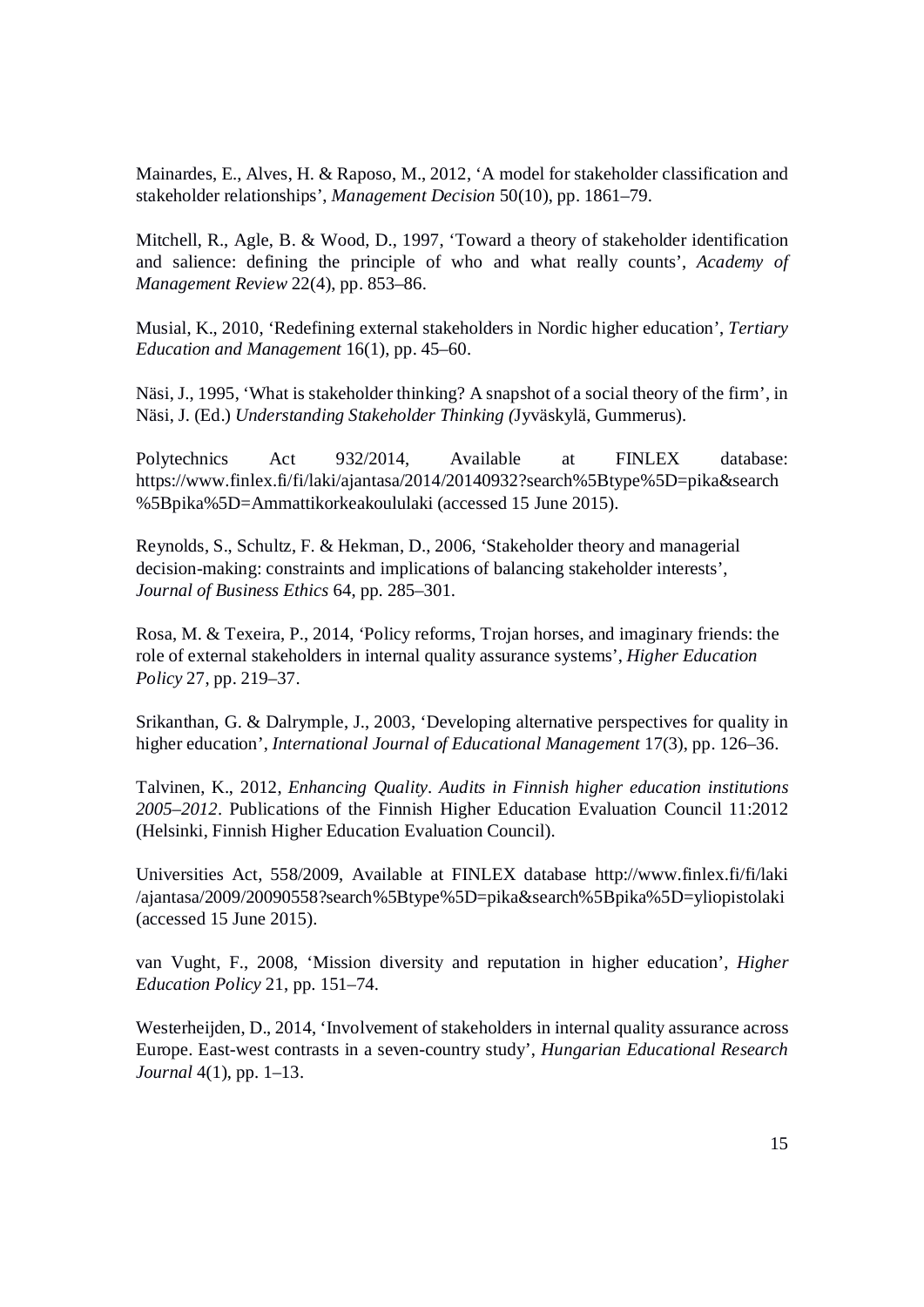|                              | Number of<br>survey<br>recipients | respondents | Number of Response rate<br>$\%$ |
|------------------------------|-----------------------------------|-------------|---------------------------------|
| First round                  |                                   |             |                                 |
| Internal stakeholders        | 28                                | 19          | 68                              |
| <b>External stakeholders</b> | 20                                | 11          | 55                              |
| Total                        | 48                                | 30          | 63                              |
| Second round                 |                                   |             |                                 |
| Internal stakeholders        | 19                                | 13          | 68                              |
| External stakeholders        | 11                                | 3           | 27                              |
| Total                        | 30                                | 16          | 53                              |

**Table 1. Number of respondents and response rates for the first and second expert panel rounds.**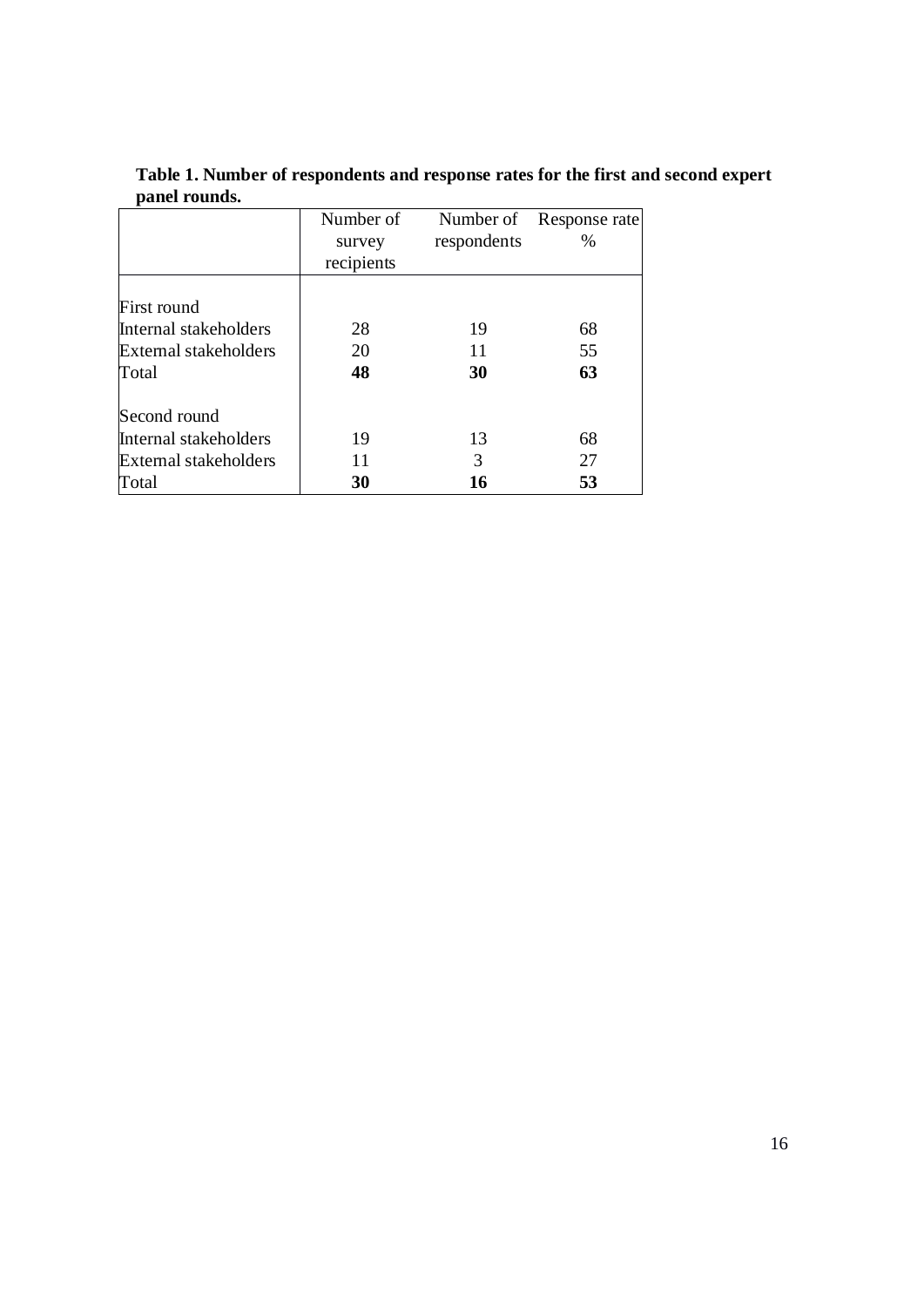

#### Figure 1. Likelihood of fulfilment of the following statements by 2020.